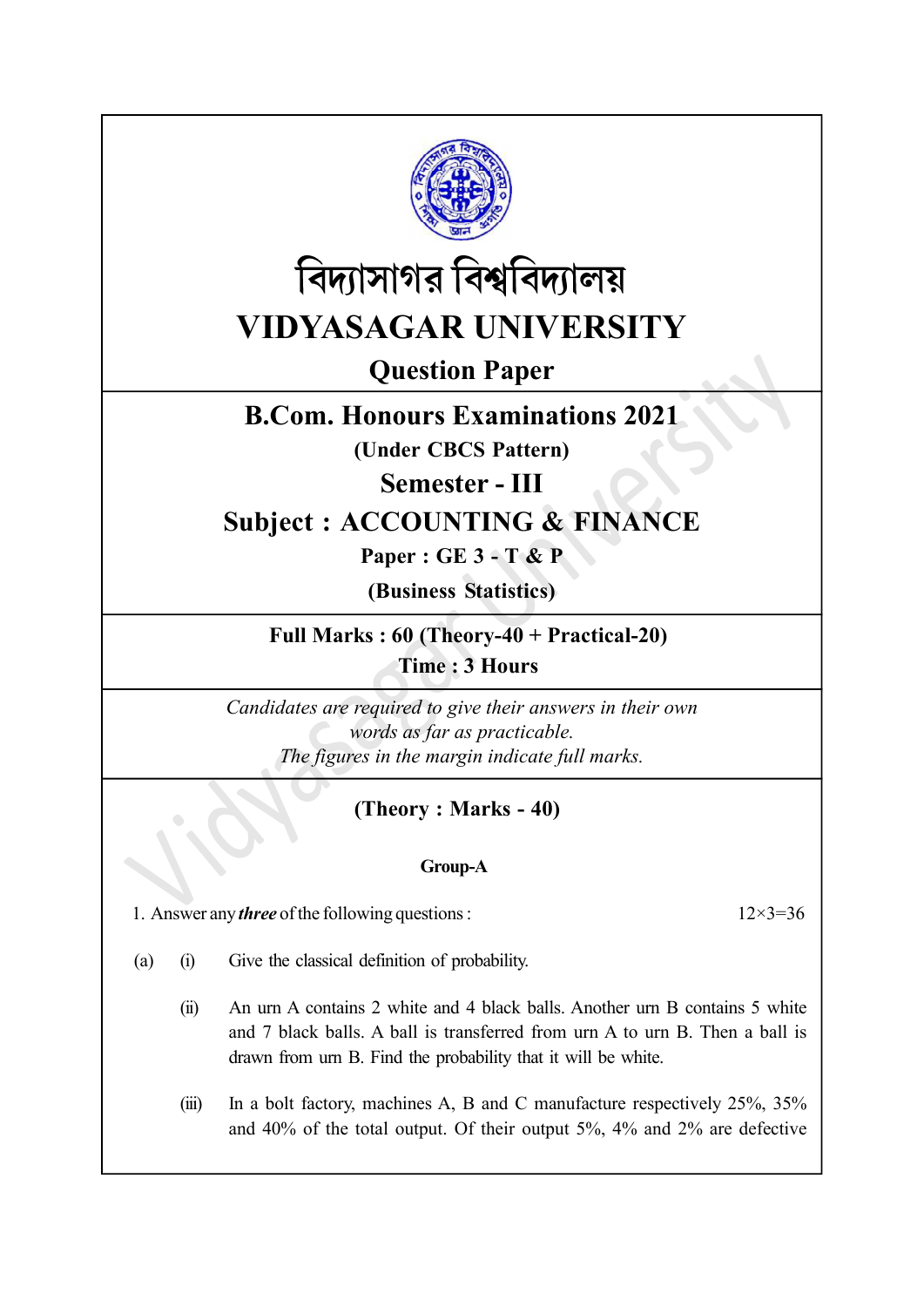|                                                                                                                           |                                                                                                                                                                                                                                              | bolts. A bolt is drawn at random from the product and it is found to be defective.<br>What are the probabilities that it was manufactured by machines A, B and C?<br>$2+4+6$                                                               |             |   |                 |    |             |           |                 |         |  |  |  |
|---------------------------------------------------------------------------------------------------------------------------|----------------------------------------------------------------------------------------------------------------------------------------------------------------------------------------------------------------------------------------------|--------------------------------------------------------------------------------------------------------------------------------------------------------------------------------------------------------------------------------------------|-------------|---|-----------------|----|-------------|-----------|-----------------|---------|--|--|--|
| (b)                                                                                                                       | (i)                                                                                                                                                                                                                                          | What is called probability mass function (p.m.f.) and give the conditions which<br>are to be satisfied by a p.m.f.                                                                                                                         |             |   |                 |    |             |           |                 |         |  |  |  |
|                                                                                                                           | (ii)                                                                                                                                                                                                                                         | If 5% of the electric bulbs manufactured by a company are defective, use poisson<br>distribution to find the probability that in a sample of 100 bulbs (1) none is<br>defective (2) 5 bulbs will be defective. [Given : $e^{-5} = 0.007$ ] |             |   |                 |    |             |           |                 |         |  |  |  |
| Prove that poisson distribution as a limiting form of the binomial distribution.<br>(iii)                                 |                                                                                                                                                                                                                                              |                                                                                                                                                                                                                                            |             |   |                 |    |             |           |                 | $2+6+4$ |  |  |  |
| Calculate the price index number by Fisher's ideal formula.<br>(i)<br>(c)                                                 |                                                                                                                                                                                                                                              |                                                                                                                                                                                                                                            |             |   |                 |    |             |           |                 |         |  |  |  |
|                                                                                                                           | 2015<br>2016                                                                                                                                                                                                                                 |                                                                                                                                                                                                                                            |             |   |                 |    |             |           |                 |         |  |  |  |
|                                                                                                                           |                                                                                                                                                                                                                                              | Commodities                                                                                                                                                                                                                                | Price (Rs.) |   | Quantities (Kg) |    | Price (Rs.) |           | Quantities (Kg) |         |  |  |  |
|                                                                                                                           |                                                                                                                                                                                                                                              | $\mathbf{A}$                                                                                                                                                                                                                               | 20          |   | 8               |    | 40          |           | 6               |         |  |  |  |
|                                                                                                                           |                                                                                                                                                                                                                                              | B                                                                                                                                                                                                                                          | 50          |   | 10              |    | 60          |           | 5               |         |  |  |  |
|                                                                                                                           |                                                                                                                                                                                                                                              | $\mathbf C$                                                                                                                                                                                                                                | 40          |   | 15              |    | 50          |           | 10              |         |  |  |  |
|                                                                                                                           |                                                                                                                                                                                                                                              | D                                                                                                                                                                                                                                          | 20          |   | 20              |    | 20          |           | 15              |         |  |  |  |
|                                                                                                                           |                                                                                                                                                                                                                                              | With the help of above data, show that it satisfies Time Reversal Test.                                                                                                                                                                    |             |   |                 |    |             |           |                 |         |  |  |  |
|                                                                                                                           | (ii)                                                                                                                                                                                                                                         | What is a cost of living index number?<br>$10+2$                                                                                                                                                                                           |             |   |                 |    |             |           |                 |         |  |  |  |
| Prove that correlation coefficient between two variables lies between $-1$ and $+1$ .<br>(i)<br>$\left(\mathrm{d}\right)$ |                                                                                                                                                                                                                                              |                                                                                                                                                                                                                                            |             |   |                 |    |             |           |                 |         |  |  |  |
|                                                                                                                           | For the variables x and y, the two regression lines were obtained as<br>(ii)<br>$3x + 2y - 25 = 0$ and $6x + y - 30 = 0$ . Identify the two regression lines and<br>find the means of x and y and the coefficient of correlation.<br>$5 + 7$ |                                                                                                                                                                                                                                            |             |   |                 |    |             |           |                 |         |  |  |  |
| (e)                                                                                                                       | (i)                                                                                                                                                                                                                                          | Find the mean, median and mode for the following distribution.                                                                                                                                                                             |             |   |                 |    |             |           |                 |         |  |  |  |
|                                                                                                                           |                                                                                                                                                                                                                                              | Cost of production : 2-6 6-10 10-14 14-18<br>of sugarcan                                                                                                                                                                                   |             |   |                 |    | 18-22       | $22 - 26$ | $26 - 30$       | 30-34   |  |  |  |
|                                                                                                                           |                                                                                                                                                                                                                                              | Frequency:                                                                                                                                                                                                                                 | $\sim$ $1$  | 9 | 21              | 47 | 52          | 36        | 19              | 3       |  |  |  |
|                                                                                                                           |                                                                                                                                                                                                                                              |                                                                                                                                                                                                                                            |             |   |                 |    |             |           |                 |         |  |  |  |
|                                                                                                                           |                                                                                                                                                                                                                                              |                                                                                                                                                                                                                                            |             |   |                 |    |             |           |                 |         |  |  |  |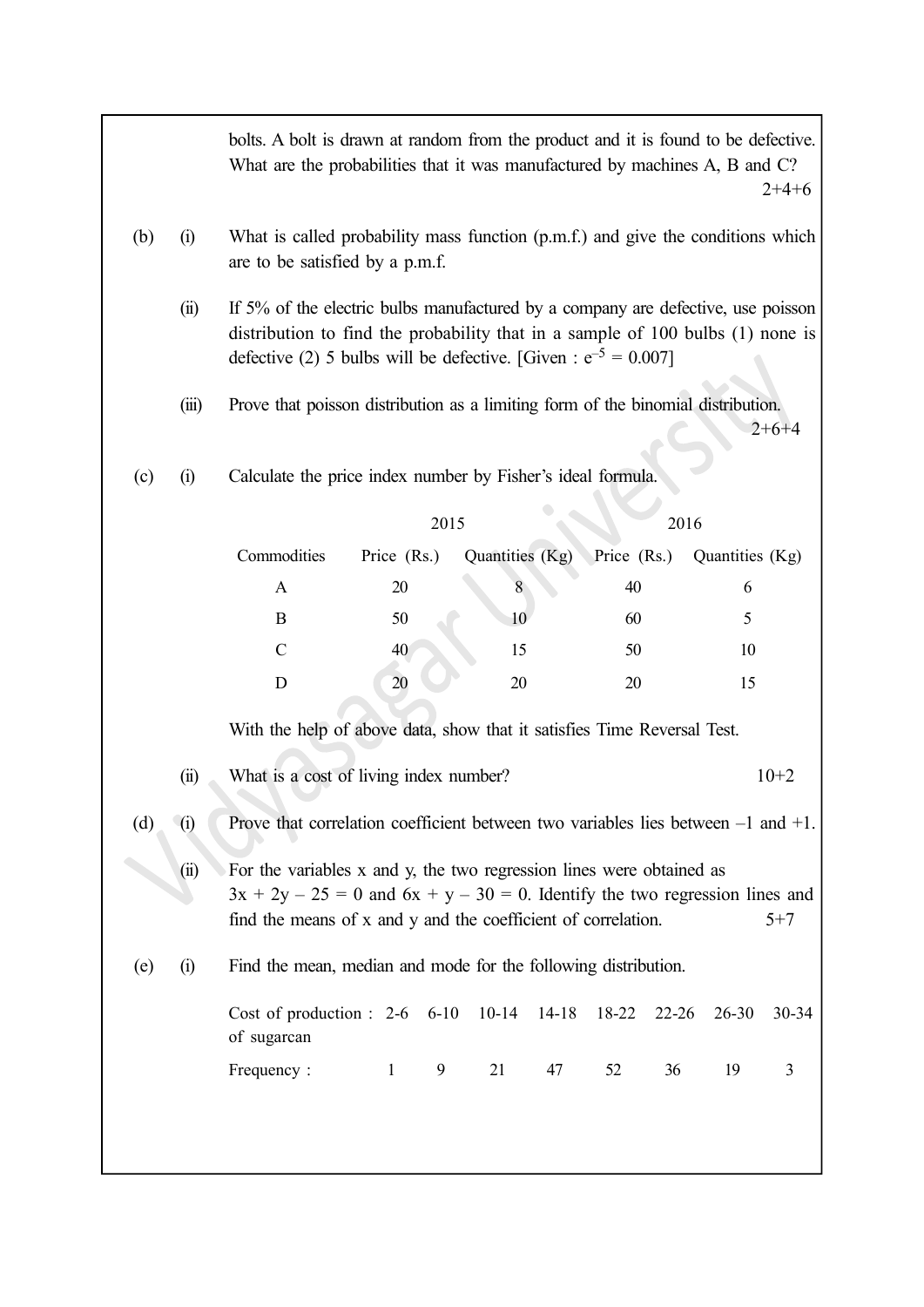- (ii)  $\overline{X}$  is It is the mean of  $X_1$ ,  $X_2$  and  $X_3$ . If  $x_1$ ,  $x_2$ ,  $x_3$  are the deviations of  $X_1$ ,  $X_2$ ,  $X_3$ from X  $\frac{1}{2}$ The respectively, prove that  $x_1^2 + x_2^2 + x_3^2 = X_1^2 + X_2^2 + X_3^2 - 3\overline{X}^2$  $9+3$
- (f) (i) Amal can solve 90% of the problems given in a book and Swarnali can solve 70%. What is the probability that at least one of them will solve a problem selected at random? 12
	- (ii) A person having no idea about the subject is appearing a 'True-False' test. What is the probability of giving seven correct answers out of 10 questions attempted?

#### Group - B

- 2. Answer any *two* of the following questions :  $2 \times 2 = 4$
- (a) State properties of normal distribution. 2
- (b) Suppose x is B (m, p) where the symbols have their usual meaning. The mean and the variance are 5 and 4 respectively. Find p and q. 2
- (c) Find geometric Mean of the following numbers : 2

8, 36, 48

(d) Find correlation coefficient 'r', where regression co-effcients, bxy and byx are  $\frac{4}{5}$  and  $\frac{9}{20}$  respectively. 2

#### (Practical)

### Paper - GE 3-P (Business Statistical) Marks : 20

A. Answer any **one** of the followng questions :  $20 \times 1 = 20$ 

(a) (i) What do you mean by "weighted mean"? Distinguish between simple and weighted mean and state the circumstances under which the latter should be employed.